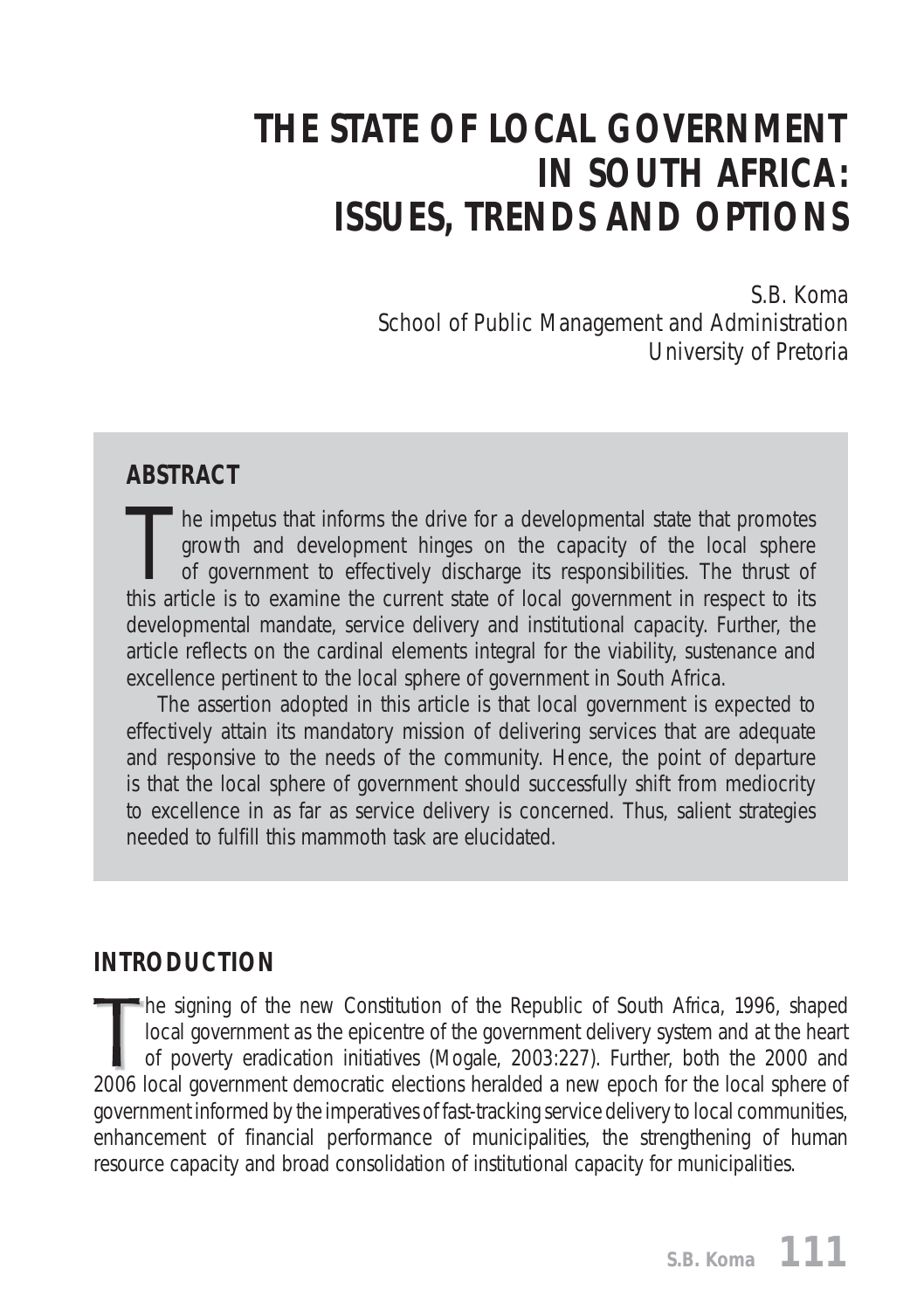Subsequently, the Department of Provincial and Local Government now renamed Department of Co-operative Governance and Traditional Affairs (COGTA) developed a Five Year Strategic Programme of Action commencing in 2006-2011 with a view to

further consolidate local government hands-on support, governance and institutional development. Increasingly, the South African government has devoted much attention and resources to the local sphere of government in order to ensure its efficacy in line with constitutional imperatives. This is attested to by the initiation of Project Consolidate in 2004 as part of providing hands-on support to low-capacity municipalities, the provision of *Municipal Infrastructure Grants* amounting to billions of rands, the setting up of legislated intergovernmental structures to ensure both vertical and horisontal interaction among and between the three spheres of government and the formulation of legislation such as the *Local Government: Municipal Finance Management Act*, 2003 with a view to ensure sound financial management within the local sphere of government.

At the same time, Mogale (2003:229) states that in order to assist municipalities to meet developmental requirements and speed up service delivery to the poor, extensive resource acquisition in terms of funding, human resources, appropriate and most importantly the adoption of key and enabling legislative measures became essential to realise developmental local government objectives.

The primacy accorded to municipal service delivery signifies the national government's strategic vision of assuming a central role in regard to intervening in a more pragmatic manner with a view to addressing poverty and inequalities afflicting the majority of communities in urban areas in general and rural areas in particular. The massive service delivery protests that continue to engulf municipalities necessitate a greater attention and concentrated efforts to be directed to the local sphere of government on the part of both the national and provincial governments as informed and enjoined by constitutional obligations.

The performance of numerous municipalities across the country has thus far clearly demonstrated huge deficiencies in as far the fulfillment of both their constitutional and legislative obligations are concerned. It is against this backdrop, that the article examines the current state of local government in respect to developmental mandate, service delivery and institutional capacity and thus suggest salient strategies needed to ensure excellence in respect to the local sphere of government.

## **CRITICAL ROLE OF LOCAL GOVERNMENT**

outh Africa is defined and regarded as a developmental state. The following are characteristics of a developmental state:

- A state that excels in public administration and intervenes in the economy to promote social development. The local sphere of government constitutes an integral part of public administration that also ought to excel in regard to provision of public services.
- A strong state capacity is critically important as a distinguishing feature of a developmental state. It is achieved through the creation of an inexpensive, efficient and effective public service, staffed by the nation's brightest and best officials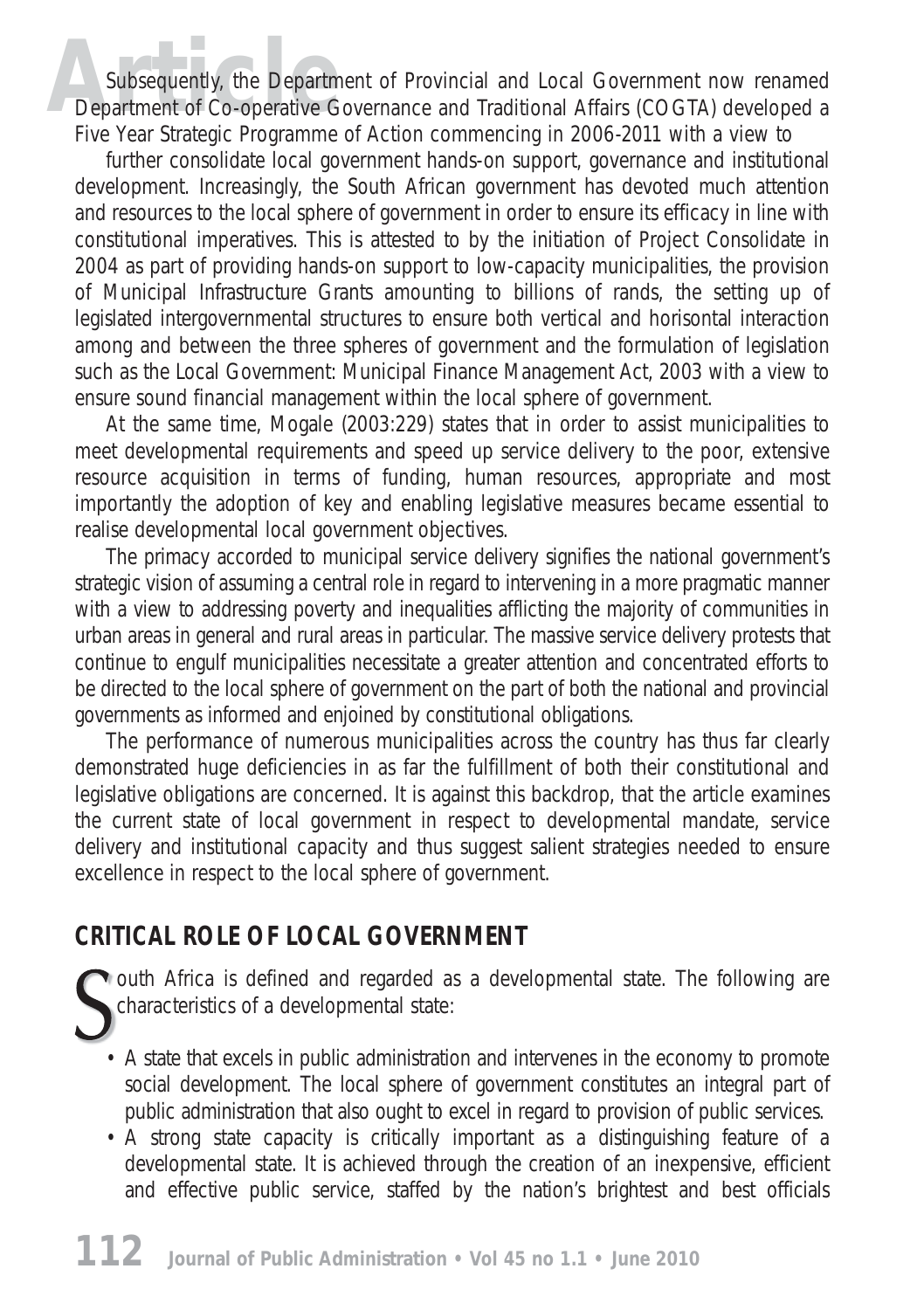functioning without constraints, and capable of being innovative in addressing the social and economic needs of the citizens (Evans 1998; Palidano 2000). According to Edigheji (2009:62) positions in the bureaucracy in Africa have to be based on merit rather than patronage; ethnic or religious considerations; Weberian merit-based recruitment; and rewarding long-term public service careers are required in Africa's developmental states.

- A state concerned with integrating the dual economy by addressing the socioeconomic needs of the entire population, especially the poor, the marginalised and the historically disadvantaged.
- A well-managed and democratic state, that builds its legitimacy on its capacity to simultaneously foster productive economic activities and economic growth, qualitatively improve the living conditions of its people and reduce poverty (National Capacity Building Framework, 2008).

In the context of the South African Constitution, 1996 and specifically section 152, a developmental state implies that municipalities assume a greater and significant role in economic and social development.

Local government is aptly defined as a sphere of government located within communities and well-placed to appropriately respond to local needs, interests and expectations of communities. Van der Waldt (2006) asserts that local government is at the coalface of public service delivery. This view is also articulated by Thornhill (2008:492) by stating that local government is often the first point of contact between an individual and a government institution. Therefore, it is also often argued that local government is government closest to the people.

Local government could be described as public organisations authorised to manage and govern the affairs of a given territory or area of jurisdiction. It is also important to note that local government refers to a sphere of government, and not an individual municipality. All the individual municipalities in South Africa make up the collective sphere, known as local government (Roux, 2005:64).

Being the government closest to the people, it is to be expected that a core function of municipalities is the rendering of a variety of basic but essential services to the community within its jurisdiction (Roux, 2005:69). The provision of services by municipalities is a constitutional obligation. Part B of Schedule 5 of the Constitution, concerning functions falling concurrently within the national and provincial competence constituent units identifies the following services that fall within the ambit of local government and its municipalities. These are water; electricity; town and city planning; road and storm water drainage; waste management; emergency services for example, fire fighting; licenses; fresh produce market; parks and recreation; security; libraries; and economic planning. Part B of Schedule 4 of the Constitution as functions within the exclusive domain of provincial government further identifies the following matters that are also the responsibility of municipalities: air pollution, building regulations, child care facilities, electricity and gas reticulation, local tourism, municipal airports, municipal planning, municipal health services, municipal public transport, municipal public works.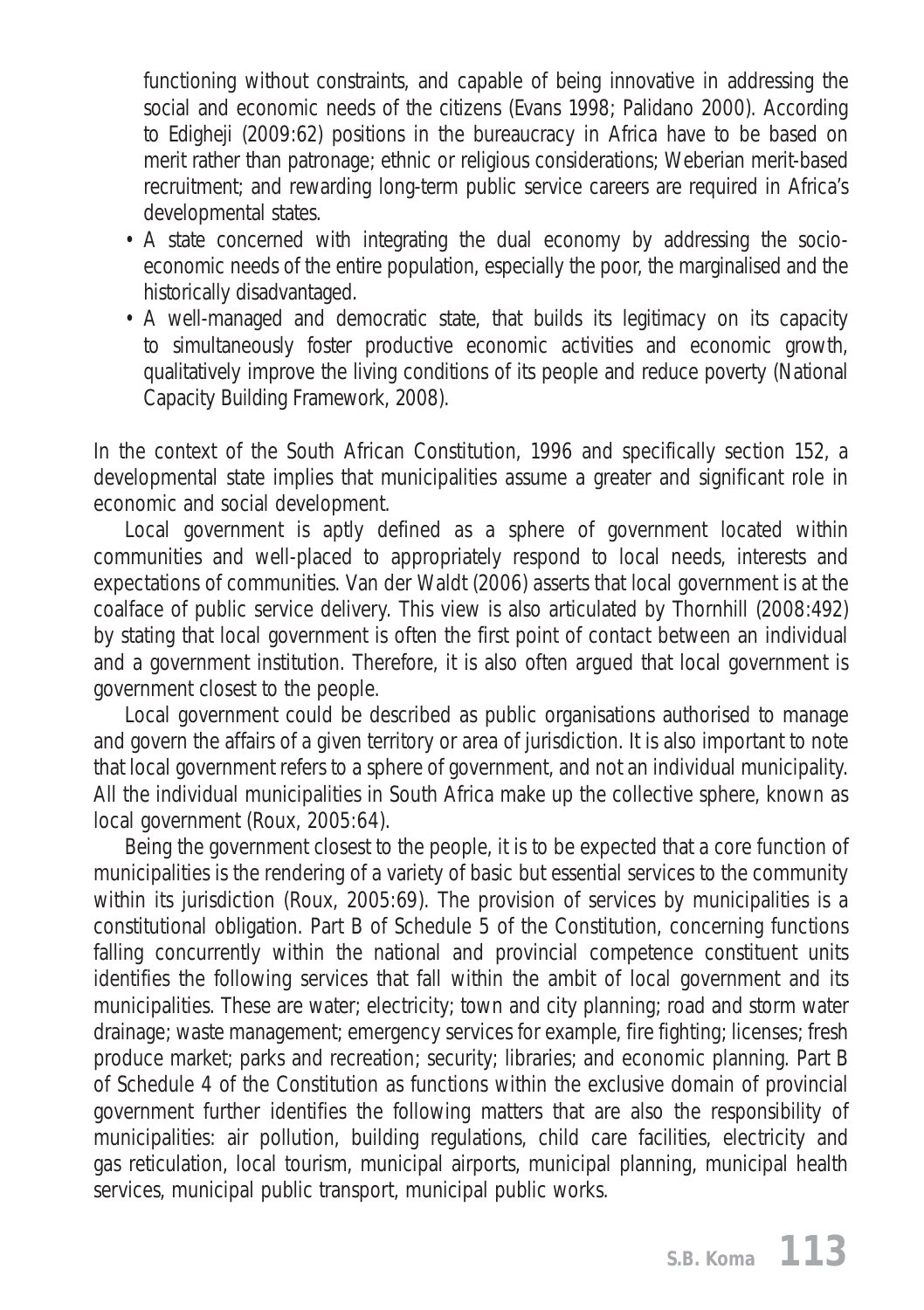The mandate for local government is also succinctly contained in the preamble to the *Local Government: Municipal Structures Act,* 1998 (Act 117 of 1998) as:

*A vision of democratic and developmental local government in which municipalities fulfill their constitutional obligations to ensure sustainable, effective and efficient municipal services, promote social and economic development, encourage a safe and healthy environment by working with communities in creating environments and human settlements in which all our people can lead uplifted and dignified lives.* 

The *White Paper on Local Government* asserts that "basic services enhance the quality of life of citizens and increase their social and economic opportunities by promoting health and safety, facilitating access to work, to education, to recreation and stimulating new productive activities" (RSA, 1998:92).

## **CURRENT STATE OF LOCAL GOVERNMENT**

#### **Service delivery provision**

According to the *Community Survey Report* published by the Statistics South Africa in March 2008, the socio-economic audit for municipalities glaringly highlights some areas of significant improvements and other areas that require more efforts with a view to improvement.

In terms of the Community Survey Report, pit latrines are most common in Limpopo (64.5 per cent) and least common in Western Cape (0.8 %). Bucket toilets are mostly used in the Free State (12,7%), Northern Cape (4,4%), and North West (4,2%). The national average is 2,2 %. There are only 36 municipalities country-wide that do not have a sanitation backlog (Report on the State of Local Government in South Africa, 2009).

Access to piped water (within 200m of a household has increased from 72,1% to 74,4 % in 2007. Equally, Limpopo, Eastern Cape and Kwazulu-Natal provinces recorded the lowest percentages of access to piped water below the national average of 74,4% (Community Survey Report, 2007).

It is important to note that these backlogs do not take into account population growth, new households and limited infrastructure facilities facing numerous municipalities. The enormity of service delivery challenges saddling municipalities remain daunting.

Further, the performance of municipalities should be located within the context of the unique challenges faced by weaker and more vulnerable municipalities characterised by complex rural development problems, including massive infrastructure backlogs that require extraordinary measures to address funding and delivery capacity requirements.

## **Deficiencies in administrative capacity and institutional performance**

Capacity refers to the availability of and access to concrete or tangible resources (human, financial, material or technological) and having the knowledge to implement policies and the delivery of public services. Capacity also refers to the intangible resources such as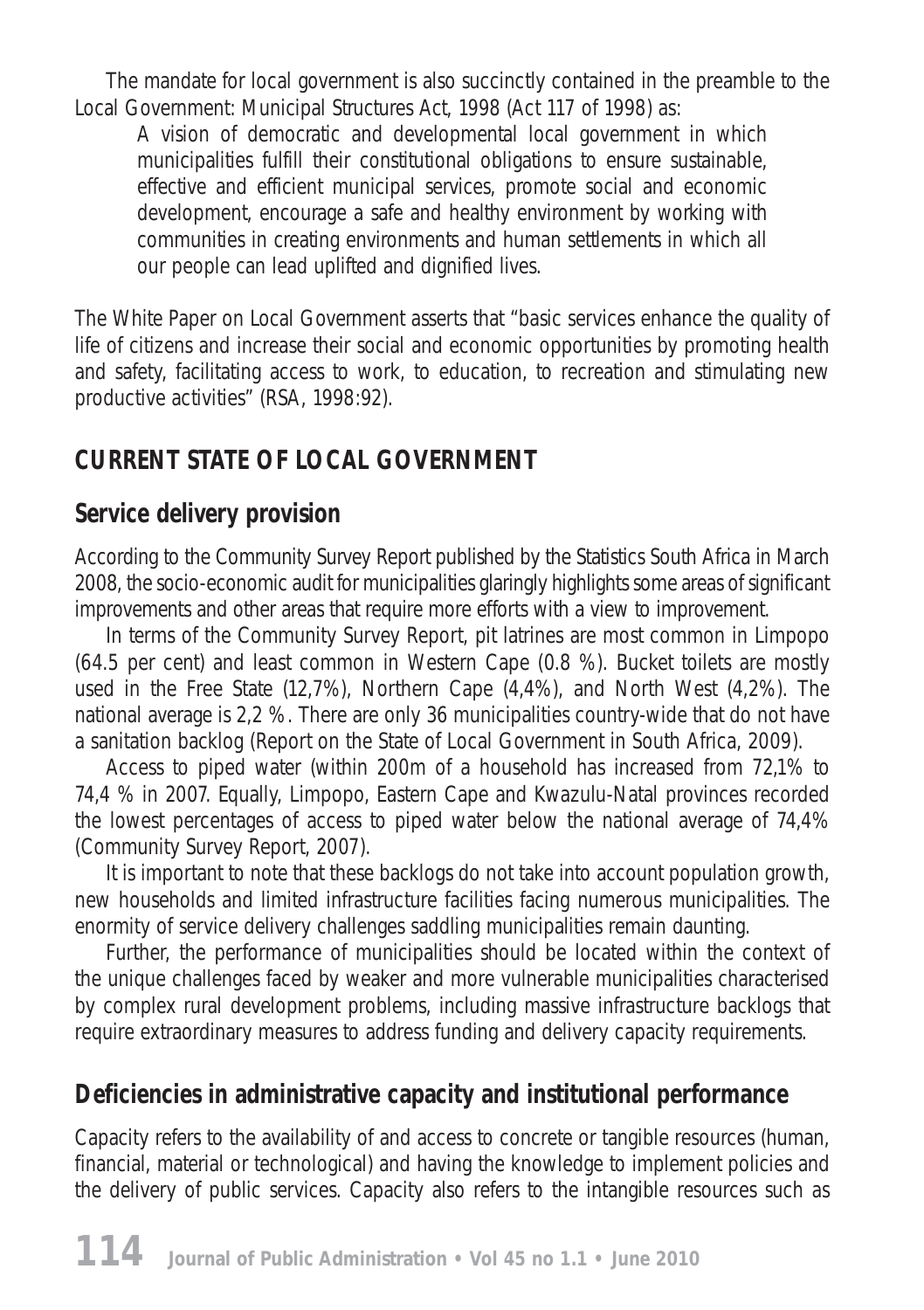commitment to, and leadership for, the implementation of policies and delivery of public services (Brynard & De Coning, 1999:2006).

According to the *National Capacity Building Framework* (NCBF) for local government, capacity is regarded as the potential for something to happen. A three-pronged definition of capacity is succinctly provided in the framework touching on individual, institutional and environmental capacity factors.

Individual capacity is the potential and competency, or lack thereof, found within a person, normally reflected through his or her specific technical and generic skills, knowledge, attitudes and behaviour accumulated through forms of education, training, experience, networks and values.

Institutional capacity is the potential and competency, or lack thereof, found within organisations. It includes human resources, strategic leadership, organisational purpose, institutional memory, internal confidence, partnerships, intergovernmental relations and functions, infrastructure and financial capability.

Environmental capacity is the potential and competency, or lack thereof, found outside of municipalities' formal structures. These include socio-economic composition (e.g. tax base) and demographic composition, the political, legislative and social capital within communities and the natural and mineral resources available (NCBF, 2004:2008).

The Report on the State of Local Government in South Africa published in 2009 by COGTA provides an intriguing comparison in relation to varying capacities of municipalities and thus notes that some municipal administrations are relatively stable and well-resourced, whilst others face huge infrastructure backlogs, the negative impacts of demographic change and prevailing apartheid-based socio-economic legacies.

From the foregoing, and broadly viewed, capacity is multi-faceted and dimensional in nature. It is within this context that the state of local government performance should encapsulate the dimensionality of capacity of individual municipalities with a view to holistically understand their proper functioning as per legislative prescripts and policy aspects.

According to Local Government Sector Education and Training Authority (LGSETA) Report published in 2007, 31% of municipal managers have qualifications other than those related to finance, legal, public administration, planning and development and 28% of chief financial officers do not hold finance related qualifications. Equally, 35% of technical managers are without engineering qualifications. This state of affairs could clearly impact negatively on the performance of municipalities in question as these senior municipal executives are expected to provide expert views and opinions to the political structures and political office-bearers operating within municipalities such as mayoral committees, the executive mayors and mayors.

A report published by SALGA (South African Local Government Association) in 2007 identified important issues with regard to councillor capacity, notably, that there is inadequate legal support and advice to council decision-making. In some cases the roles of councillors are not clearly defined and 60% of councillors who participated in the survey are first time councillors. Kanyane (2006:116) notes that weak leadership in strategic management including corporate governance; shortage of skills to implement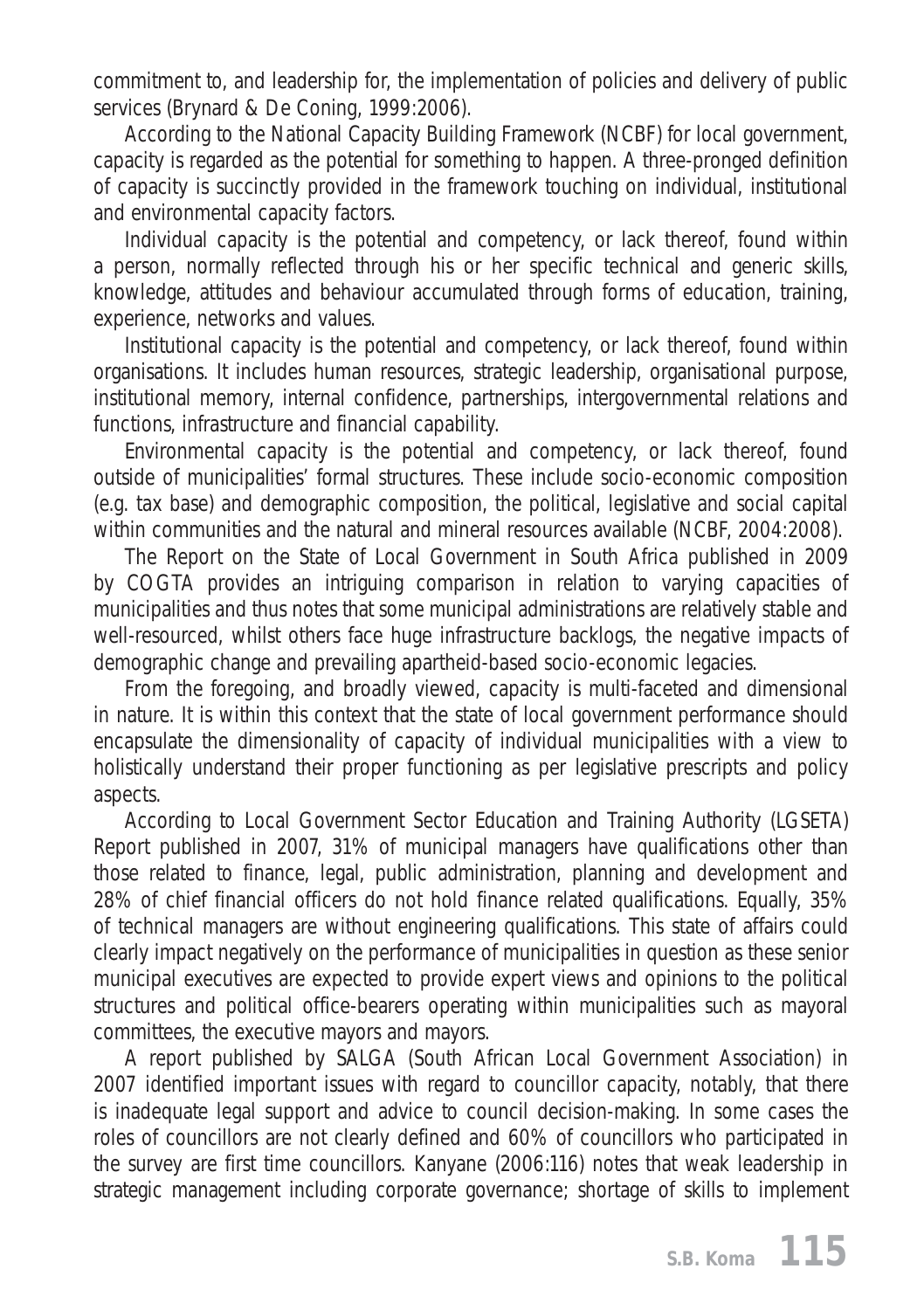financial management; legislation; misplacement of skills within municipalities; political considerations in appointments of senior managers without required qualifications; had tremendously weakened the performance of municipalities.

Some municipalities have inadequate financial management capacity. The result is that budgeting, accounting, credit control and financial reporting systems are weak. Thus, about 60% of the 283 municipalities cannot give evidence to account for the revenue they received (Nombembe, 2008). Mostly these are low-capacity municipalities. This means that the municipal managers and financial officers are unable to depict how and when financial transfers from government took place and cannot provide proof of where the amounts listed in their financial statements originate from (Nombembe, 2008).

The National Treasury reported in June 2009 to the Technical Committee for Finance that 56 local municipalities and eight district municipalities are on their financial distress list. Most of the local municipalities are in the Eastern Cape, the Free State and the Northern Cape. The others in the remainder of the provinces (Report on the State of Local Government in South Africa, 2009).

It is apparent that the local sphere of government is currently faced with critical challenges and problems pertaining to effective and sustainable provision of basic services; administrative capacity and institutional performance to drive service delivery and effective implementation of government policies and programmes. However, the efficacy of local government should be achieved through implementation of appropriate and sound strategies.

## **SALIENT STRATEGIES**

## **Innovative and transformative political and executive leadership**

Strong, coherent and transformative political and executive leadership is needed to steer implementation process in the right direction to achieve organisational objectives, supported and co-ordinated by committed administrative support services whose actions do not have contradictory results on service delivery (Meyer & Cloete, 2006:305). Municipal leaders should have a clear vision of what they envisage their cities, towns and localities to develop. Furthermore, effective and strategic leadership is needed to take bold and decisive actions against poor performance and lack of accountability.

The political and administrative components of the municipality should have skills, competences and knowledge that befit the imperatives of a developmental system of local government (Maserumule, 2008:441). Thus, skills and knowledge acquisition should top the agenda of municipalities in an attempt to achieve municipal strategic vision and objectives.

#### **Human resources considerations**

Staff appointments in the executive echelon of municipalities should be conducted in line with section 72 of the *Competency Guidelines for Municipal Managers and Managers directly accountable to Municipal Managers* published as Notice 347 of 2007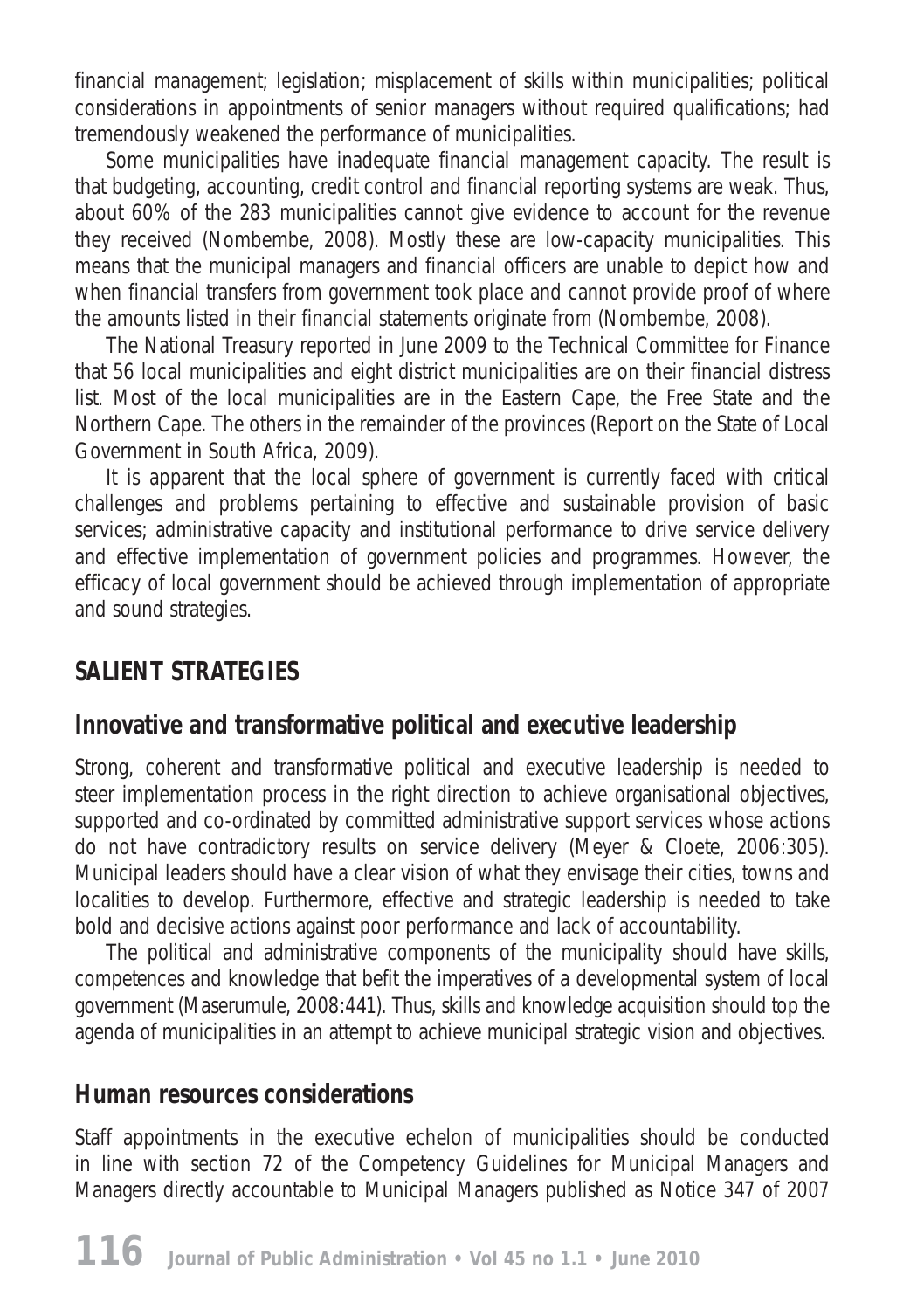in terms of the *Municipal Systems Act,* 2000. The senior management competency framework provides for eleven generic managerial competences namely strategic capability and leadership; programme and project management; financial management; change management; knowledge management; service delivery innovation; problem solving and analysis; people management; client orientation and customer focus; communication and accountability and ethical conduct. Thus, it is envisaged that the adoption of more standardised criteria for employing executives in municipalities will improve the overall capacity of municipalities to fulfill their legislated obligations. For Category B municipalities it is recommended that a minimum bachelor's degree coupled with minimum five years experience relevant to local government is appropriate whilst for Category A municipalities a Post graduate degree is preferable.

The outsourcing of both the screening and interviewing functions (including competency-based assessments) to external recruitment agencies should also be considered in the recruitment of senior municipal executives. The administrative arm of municipalities cannot afford to be staffed by senior managers who fail to add value and appropriately deliver on their performance objectives. This is unacceptable as it hinders efforts to accelerate service delivery.

High priority should be accorded to staff recruitment (including headhunting to find the best and most appropriate candidates available). This should be linked to training programmes to strengthen service delivery commitment and capacity, especially in areas of project management, financial management, policy management and strategic management. The South African Local Government Association (SALGA) together with several tertiary institutions notably the University of Pretoria have partnered to provide executive leadership and management programmes relevant to local sphere of government. Other capacity development partnerships include the implementation of the Municipal Financial Management Development programme as per the Minimum Competency levels underpinned by the Municipal Finance Management, 2003 (MFMA) and tailored for municipal officials involved in finance related duties between the Institute of Municipal Finance Officers (IMFO) and University of Pretoria.

#### **Provincial monitoring over municipalities**

Provincial governments especially the departments of local government as well as treasuries should assume a more strategic and focused role with a view to provide support and resources to low-capacity municipalities. This role should entail amongst others, the provision of training programmes in areas such as supply chain management and financial management; the setting up of performance management systems to assist municipalities in the formulation of their Integrated Development Plans. The effective monitoring role of provincial governments over municipalities has been clearly demonstrated by the intervention of the Mpumalanga Provincial Government through the member of executive council for local government in the Mbombela Local municipality situated in Nelspruit in February 2008. An Administrator was appointed in terms of section 139 of the *Constitution of the Republic o*f *South Africa*, 1996 to ensure that the municipality effectively addresses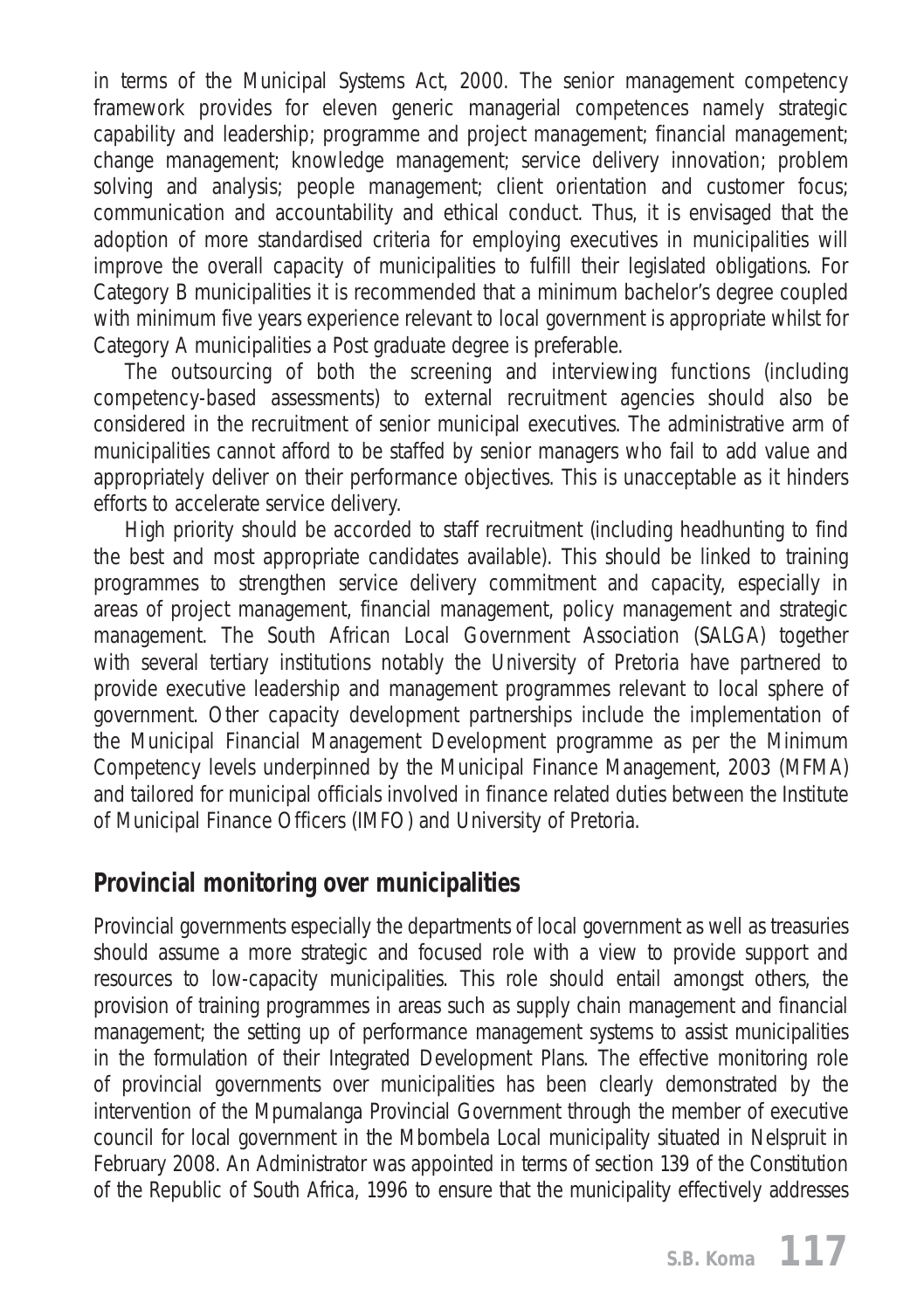its challenges related to the filling of funded posts, financial crisis and poor service delivery over a period of six months. Subsequently, the Provincial government has reviewed its decision as there have been huge improvements since the intervention in the municipality.

The number of appointed administrators has markedly increased as a result of service delivery protests experienced in 2009 especially in Mpumalanga province. However, in the long run municipalities should be fully capacitated in various areas including but not limited to the ability to fill management posts with skilled and qualified individuals, establishment of effective municipal policies, systems and controls as required by law, implementation of continuous management reform and performance management. The ability of municipalities to put in place and enforce anti-corruption and good governance mechanisms and critical similarly financial viability and adequate financial management systems, are important prerequisites for effective municipal service delivery.

#### **Differentiation system of local government**

It is increasingly becoming evident that the so-called *one-size-fits all* or uniformity approach to local government is unrealistic and untenable given the historical, socioeconomic conditions and financial viability of numerous municipalities in South Africa. This view is also attested to in the Report commissioned by the Department of Co-operative Governance and Traditional Affairs on the state of Local Government in South Africa. Therefore, it appropriately notes that cities such as Cape Town, eThekwini and the Gauteng complex (City of Johannesburg, the Ekurhuleni and City of Tshwane), may require special legislation and functional planning authorities to maximize their role in building the national economy, whilst rural municipalities in former *homeland* areas for example, need to be released from the complexities of compliance with an integrated development plan that far surpasses their capacity to implement (Report on the State of Local Government in South Africa, 2009).

The practicalities and modalities related to the implementation of a differentiated system of local government should be considered in line with international and continental best practices and the unique context within which South African municipalities are located. Scientific and rigorous research endeavours should be undertaken by the national Department of Co-operative Governance and Traditional Affairs in tandem with other important epistemic and knowledge-bearing communities, universities and more particularly schools of public administration and management, research institutions such as the Human Sciences Research Council (HSRC), Institute for Democracy in South Africa (IDASA) with a purpose to explore the feasibility and effective implementation of a differentiated system of local government.

## **CONCLUSION**

Outh African municipalities cannot afford to invariably perform poorly as evidenced in the article as this could ultimately affect public confidence and trust on the part of local inhabitants. The constitutional mandate for local government chiefly requires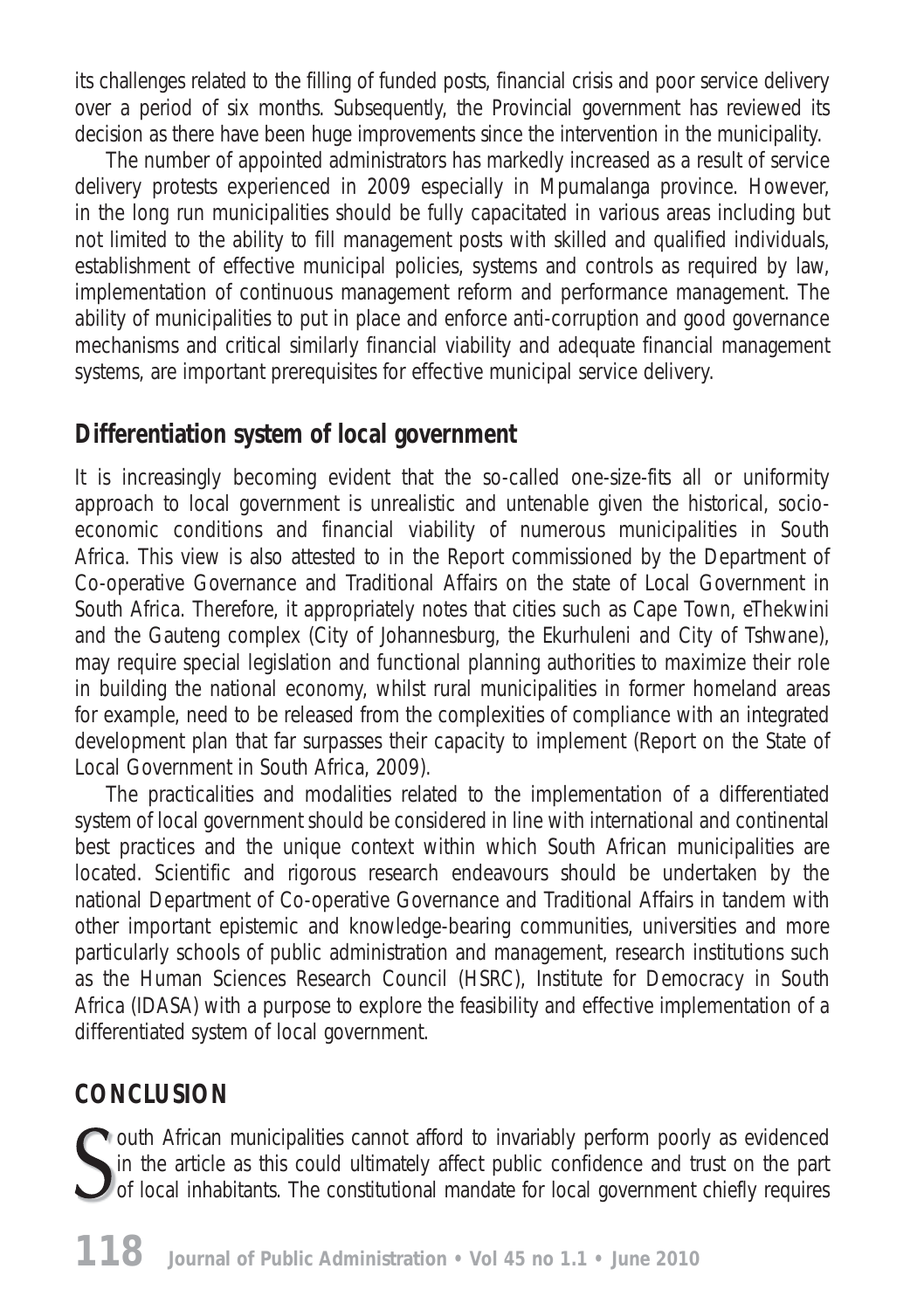that services to local communities should be provided in a sustainable manner. In order to fulfill this constitutional obligation, municipalities should ensure that institutional capacity is continuously strengthened, systems and structures are firmly put in place and periodically reviewed with a view to adapt to changing conditions and circumstances and more fundamentally resources are allocated to effectively and efficiently deliver public services.

Municipalities should explore, share and apply best practices in areas e.g. service delivery, human resources, institutional systems and policies applicable to the local sphere of government. Through interventions such as the Turn-around Strategy (TAS) presently spearheaded by the Department of Co-operative Governance and Traditional Affairs, municipalities will, over time, be well-placed to discharge their constitutional and legislative obligations.

The improvement of performance of municipalities require the national government to increasingly assume a significant role to ensure that adequate financial and non-financial resources, differentiation of capacity levels of municipalities and targeted interventions are both channeled and considered in order to effectively and progressively assist the local sphere of government achieve its constitutional imperatives.

It is heartening to note that a plethora of policy and capacity building measures and programmes have since been progressively instituted with a view to assist municipalities fulfill their constitutional mandate. However, a sense of urgency exists for the deployment of additional resources and intensification of the current programmes and strategies related to local government.

#### **BIBLIOGRAPHY**

- Brynard, P. and De Coning, C. 2006. Policy implementation. In Cloete, F., Wissink, H. and De Coning, C. (eds). *Improving Public Policy*. Pretoria: Van Schaik Publishers. 2<sup>rd</sup> edition.
- Department of Cooperative Governance and Traditional Affairs. *Report on State of Local Government in South Africa*. 2009. Pretoria*.*
- Edigheji, O. 2009. A developmental state in Africa. *New Agenda*. Third quarter.
- Evans, P. 1998. Transferrable lessons? Re-examining the institutional prerequisites of East Asian economic policies. *Journal of Development Studies,* 34.
- Kanyane, M.H. 2006. Municipal Skills challenges for accelerated service delivery in South Africa. *Journal of Public Administration*, 41(3).
- Maserumule, M.H. 2008. Framework for strengthening the capacity of municipalities in South Africa: A developmental local government perspective. *Journal of Public Administration,*  43(3.2).
- Meyer, I. and Cloete, F. 2006. Policy dynamics: change, failure and success. In Cloete, F., Wissink, H. and De Coning, C. (eds). 2rd edition. *Improving Public Policy*. Pretoria: Van Schaik Publishers.
- Mogale, T.M. 2003. Developmental local government and decentralised service delivery in the democratic South Africa. In Mhone, G. and Edigheji, O. (eds.) *Governance in the new South Africa*. Lansdowne: UCT Press.